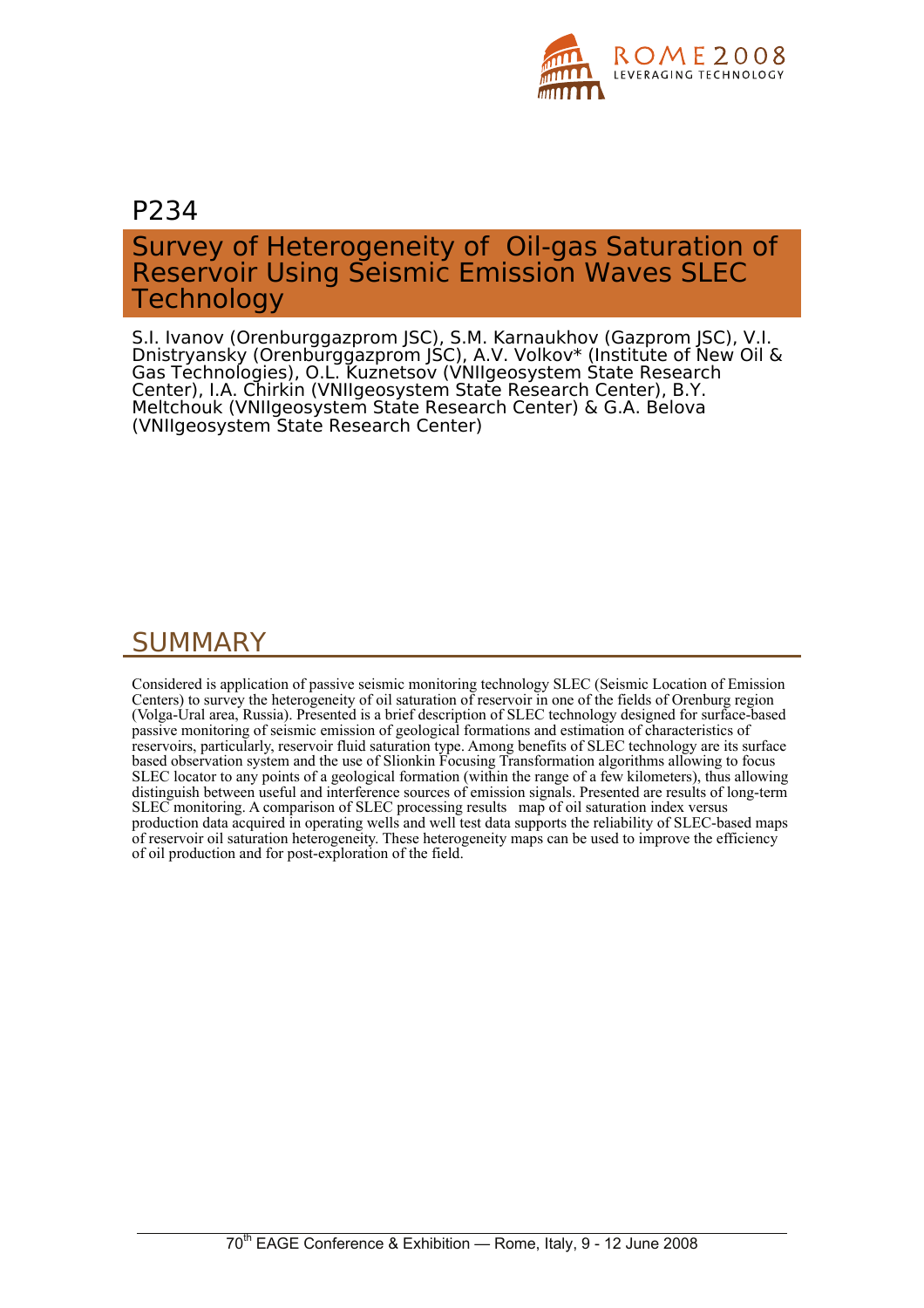

#### **Introduction**

Geological formations are emitting elastic waves permanently and spontaneously. This phenomenon known as seismic emission (SE) is most pronounced during earthquakes when the giant portions of energy are released within relatively long periods of energy accumulation. Microseismic emissions are produced by geological formations practically continuously, they are known in seismic exploration and sonic well logging as microseism and acoustic noise. The study of microseismic noise has become an urgent problem in seismic exploration since it was recognized that SE-waves bring us valuable information about the dynamics of stress-deformed state, fracturing, mechanical properties, and fluid saturation of formations. Possibility of acquiring information about the type and spatial heterogeneity of fluid saturation of formations is of much value for improving the efficiency of seismic exploration and production of HC reserves. SLEC passive seismic technology is designed to solve these specific problems at the production stage, yet, SLEC can be successfully applied at prospecting and exploration stages [1, 2].

#### **Brief description of SLEC Technology**

Seismic Location of Emission Centers (SLEC) is a modification of passive seismic exploration methods which allows to study seismic emission of geological formations in prospected areas and oil fields in course of production [3]. Because of the extra-low energy of SE-waves and spontaneous character of seismic emissions both in space and time, we applied a principle of "passive location of the lower hemisphere." Passive seismic locator consists of



Fig.1. Schematics of passive seismic scanning of emission centers (SLEC)

the receiver aperture with relatively regularly positioned 100-200 groups of seismic sensors, seismic workstation providing recording seismic signals, and a computer unit which allows on-line processing of seismic data in a real-time mode (Fig.1). To distinguish seismic emission waves in the recorded wavefield and to provide scanning of the lower hemisphere we use Slionkin Focusing Transformation [3] applied to time series of continuous seismic records (duration of the series is approximately 10 s) acquired within a long-term period of one month. Such duration of monitoring is caused by the necessity of estimated non-biased steadystate characteristics of multiplicative quasirandom process of seismic emission in each point of the scanned geological formation. Other specific features of SLEC system are surface-based observation system, specialized

interface of the seismic workstation allowing long-term continuous recording of all seismic signals and simultaneous on-line processing of the real-time distribution of SE for target horizons.

Fig.2. presents time variation (specific for the Orenburg area) of the energy of seismic emission in one of the points of scanned volume of the studied geological formation in comparison with a diagram of time derivative of gravity. Time variation of gravity, caused by changes in the mutual position of the Earth, moon and sun, is responsible for lunisolar solid tides which in turn control the major harmonic component of the quasi-random process of emission of elastic waves by geological formations. Major steady-state characteristics of this quasi-random process are as follows: mean value of seismic emission, variance of seismic emission, and autocorrelation function of SE. The latter characteristic – numerical values of the correlation radius or autocorrelation at a specific displacement delay ( $\tau = const$ ) predominantly depends on a fluid saturation type for rocks of similar lithology. This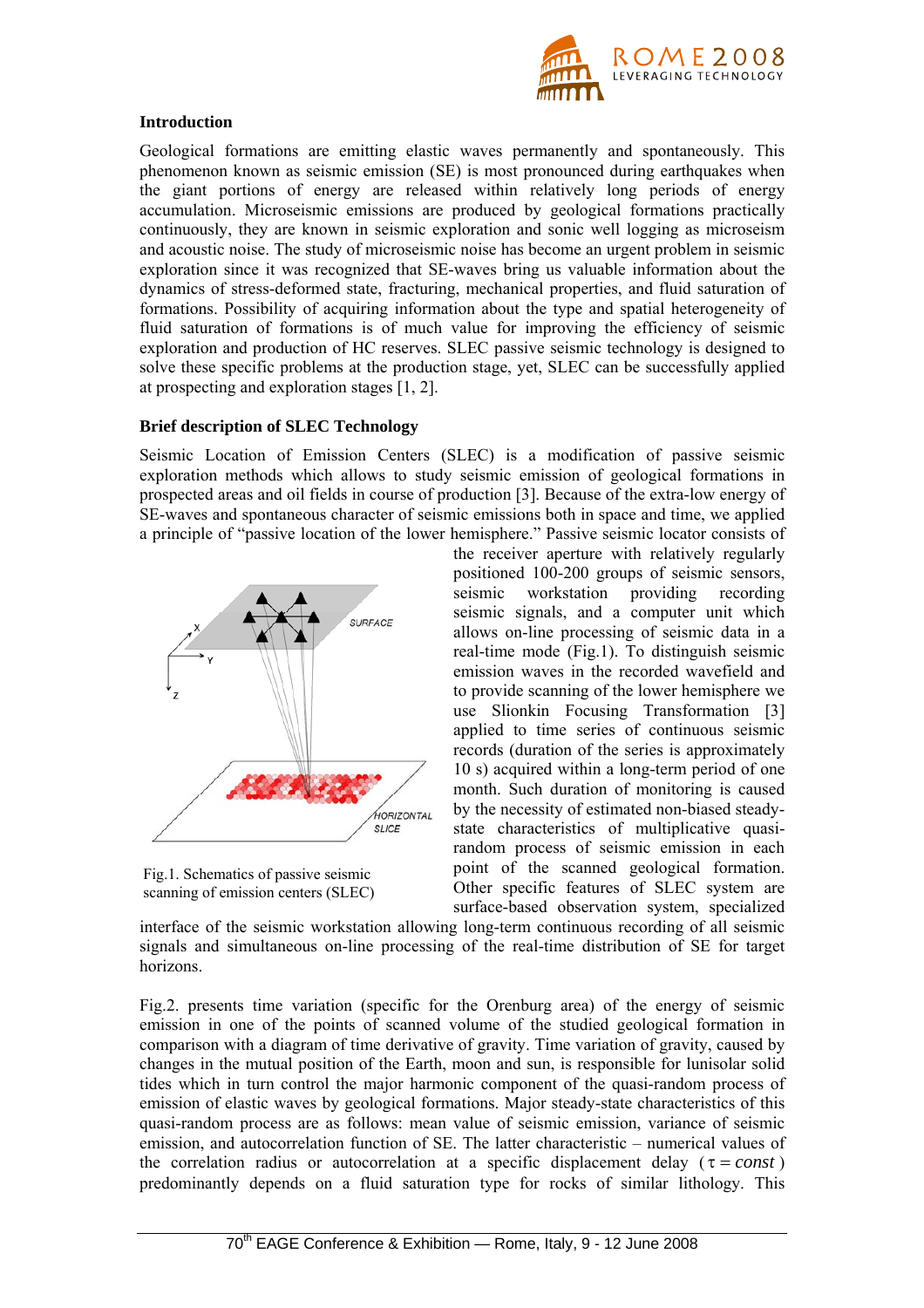

correlation was experimentally established in laboratory experiments and in situ for oil fields under production [2, 3, 4].



Fig.2. Time derivative of gravity caused by lunisolar solid tides and correlated variation of seismic emission energy in one of scanned points within one month.



Fig.3. Structural map (a) and diagram of cumulative oil production for the first pay horizon (b).

## **Example of the survey of heterogeneity of oil-gas saturation of reservoir.**

Solution of this problem is given by the example of one of oil fields in Orenburg region. Fig.3 presents a structural map on top of carbonate pay horizon (where red dots show a position of SLEC receiver aperture (a) and a diagram of cumulative oil production in each well, presented as circles with a size proportional to quantity of oil produced. This diagram schematically shows heterogeneity of oil saturation of pay horizon under production. The studied area was scanned by SLEC locator with spacing of 100 m along X and Y axes at the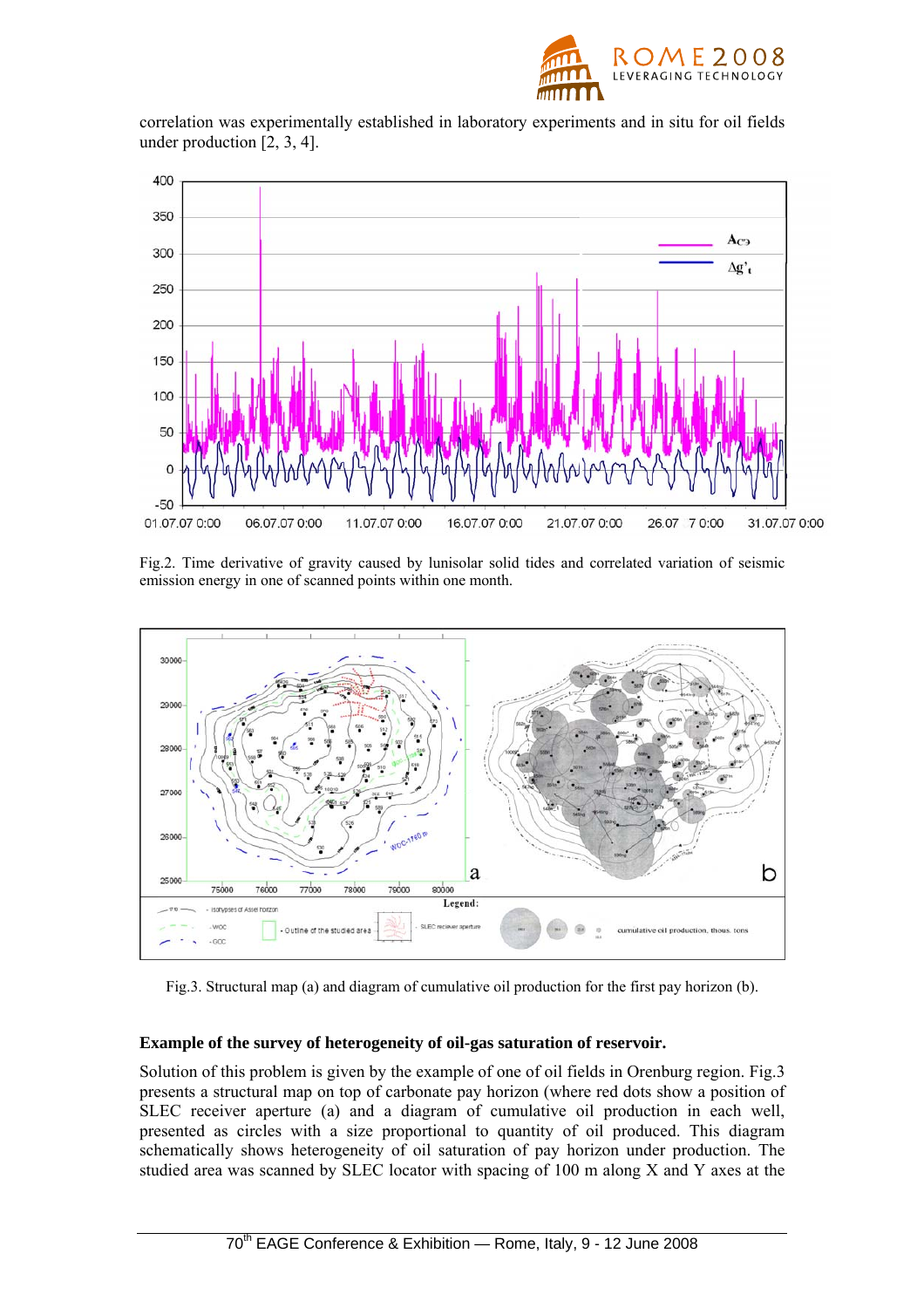

depths of two basic pay horizons. The duration of monitoring was 1 month. Statistical characteristics of emission quasi-random processes (Fig.2) were calculated for each of scanned points of two deep horizons at the depths H= 1720 m and H= 2200 m. Next, a relationship between the autocorrelation function and oil saturation data was analyzed and maps of oil saturation index for these horizons were prepared (Fig.4 and Fig.5). By "oil saturation index" is meant the oil saturation characteristic estimated by a geophysical method (for example by SLEC technology).



Fig.4. Distribution of oil saturation index found from autocorrelation function at  $\tau = 200$ s for the first (a) and second (b) pay horizons of the field.

A comparison of the map of oil saturation index for the first pay horizon (Fig.4a) and areal production diagram (Fig.3b) points to a good agreement of these maps. Firstly, the eastern part of the reservoir is characterized by low and minimal values of oil saturation index and low values of cumulative oil production. Secondly, in the southeast and south sectors characterized by relatively high oil saturation index (from SLEC data) there are wells characterized by high and maximum cumulative oil production. Thirdly, wells characterized by a maximum cumulative oil production (wells #501 and #560) are located at the axis of a linear zone of abnormally high oil saturation.

In addition to this qualitative analysis correlations between production rate of wells operating during SLEC monitoring and oil saturation indices found from the autocorrelation function were computed (Fig.5a). During SLEC monitoring period 9 wells were under operation  $-2$ wells are characterized by high skin effect, they drop out of this correlation. High correlation coefficient suggests a direct relationship between the parameters analyzed.



Fig.5. Correlation between oil saturation index  $S<sub>oil</sub>$  and production rate *P* (a) and cumulative production  $P_{\text{cum}}$  (b).